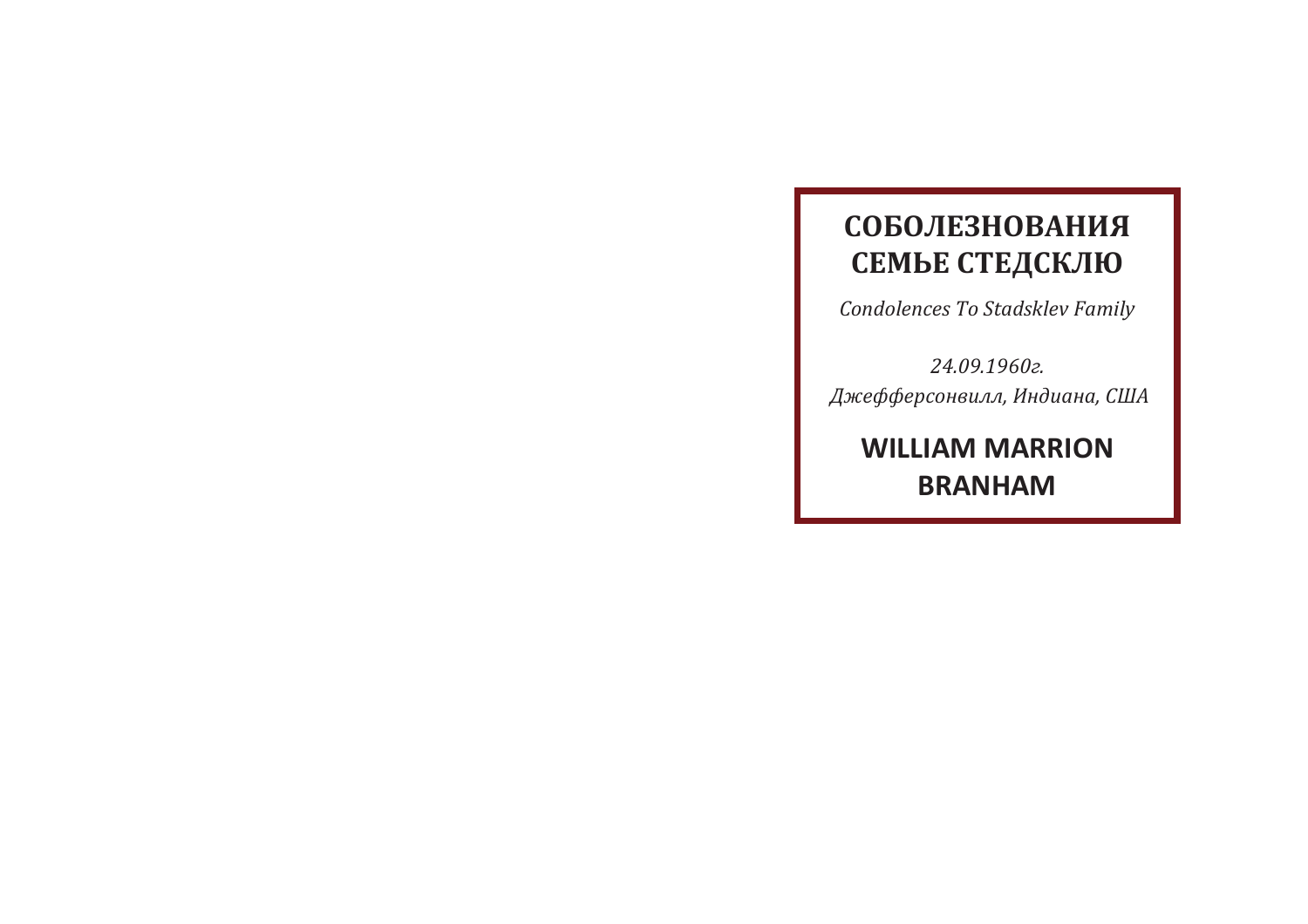$\overline{2}$ Соболезнования семье Стедсклю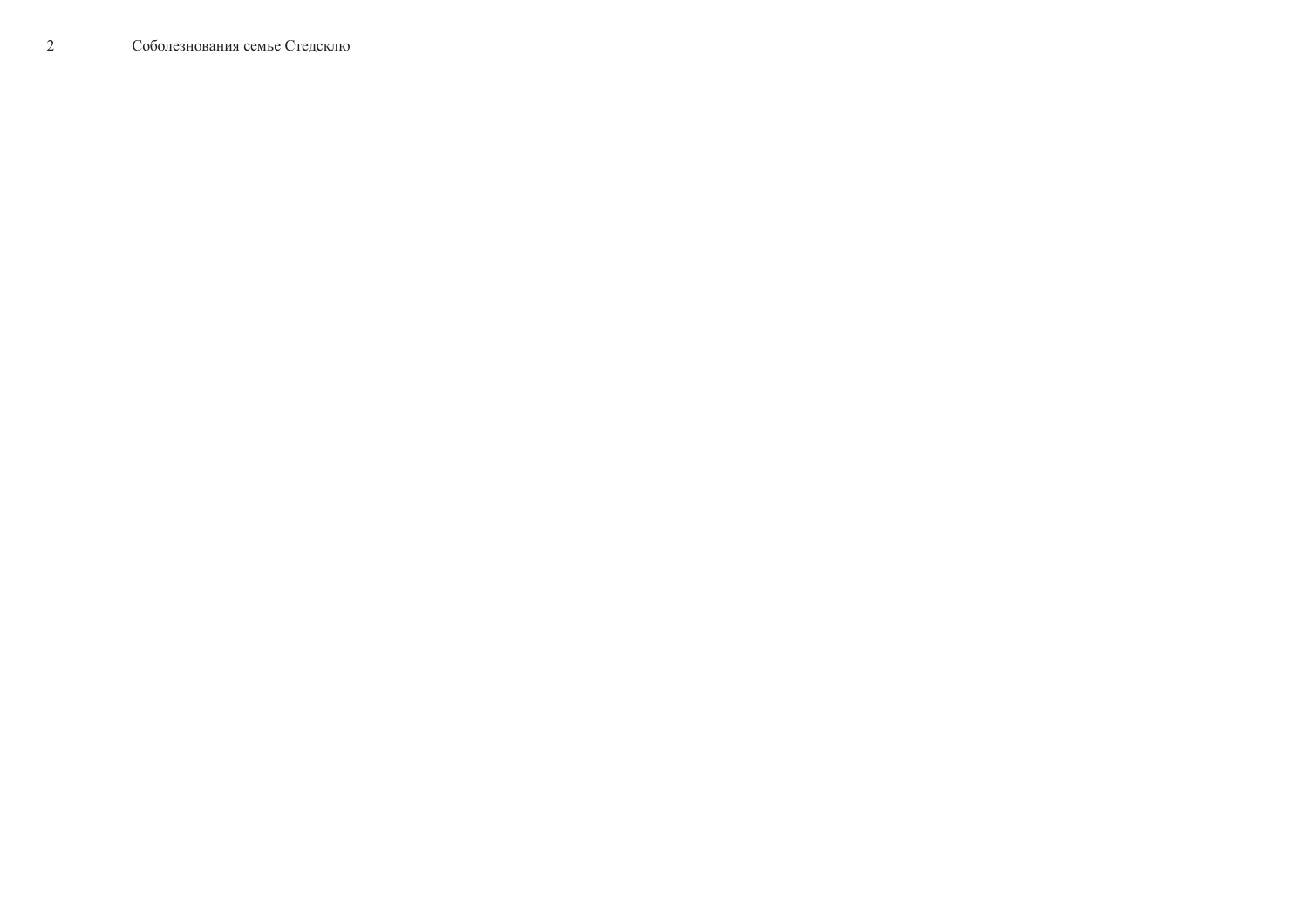$\mathcal{E}$ 

## Соболезнования семье Стедсклю

Е-1 Это вечер двадцать четвёртого сентября.

Брат Юлиус Стедсклю и сестра Стедсклю, Давид и Дебора, сегодня вечером за морем, в Германии, с разбитым сердцем, я отправляю это маленькое послание тебе, брат Юлиус и сестре Стедсклю, Давиду, а также дедушке и бабушке. Прошло совсем немного времени с тех пор, как я разговаривал с тобой по телефону. Кажется невозможным, чтобы всё могло произойти так быстро, как это произошло. Знаете, это напоминает мне сказанное Иисусом: «Будьте готовы, потому что мы не знаем минуту или час».

Это был ужасный день для нас, брат Юлиус, сестра Стедсклю, потому что наша печаль ради вас. Как же мы вам сочувствуем! И зная, что мы ограничены, это всё, что мы можем сделать... Но мы хотим выразить вам нашу любовь и благодарность.

Е-2 Сегодня дома почти всё, на что я смотрел, было что-то, что дали нам вы, или что-то такое. Я пошёл в мою гостиную, там висела винтовка, которую ты подарил мне. Я посмотрел на то, что лежало на рабочем столе, там были камни, которые Давид отшлифовал и сделал держатель для Библии, или подставку для книг, как вы это называете. Пошёл в комнату, чтобы поднять телефонную трубку, и утром, сегодня, когда я говорил с тобой и молился с тобой, и этот телефон стоит прямо на швейной машине, которую вы купили для нас. Просто, куда бы я не посмотрел, выглядело, как оно только... Я думаю, это из-за печали, которая в моём сердце за тебя. Я всем сердцем с вами.

Е-3 И этим утром, брат Юлиус, когда я молился вчера днём и вчера вечером, и я немного поспал, проснулся и задал вопрос: «Господь, проговоришь ли Ты ко мне?» Потом, после половины седьмого, Меда встала, чтобы пойти на кухню и приготовить детям завтрак. И когда она встала, как только она вышла из комнаты, я услышал голос, который проговорил в моём сердце, и сказал слова, которые я сказал тебе. «Не препятствуй этому. Это рука Божья». Тогда мне стало немного спокойней от знания, что что бы ни... Это не было чем-то, что сатана нам подсунул. Это был план и программа Божья.

Брат и сестра Стедсклю, как я могу сделать это для вас понятным? Не больше, чем я мог, когда я вошёл в комнату, чтобы молиться за маленькую Шэрон, а Бог отказался меня слушать. Это... Тогда я не мог понять, как это может быть Его программой. Но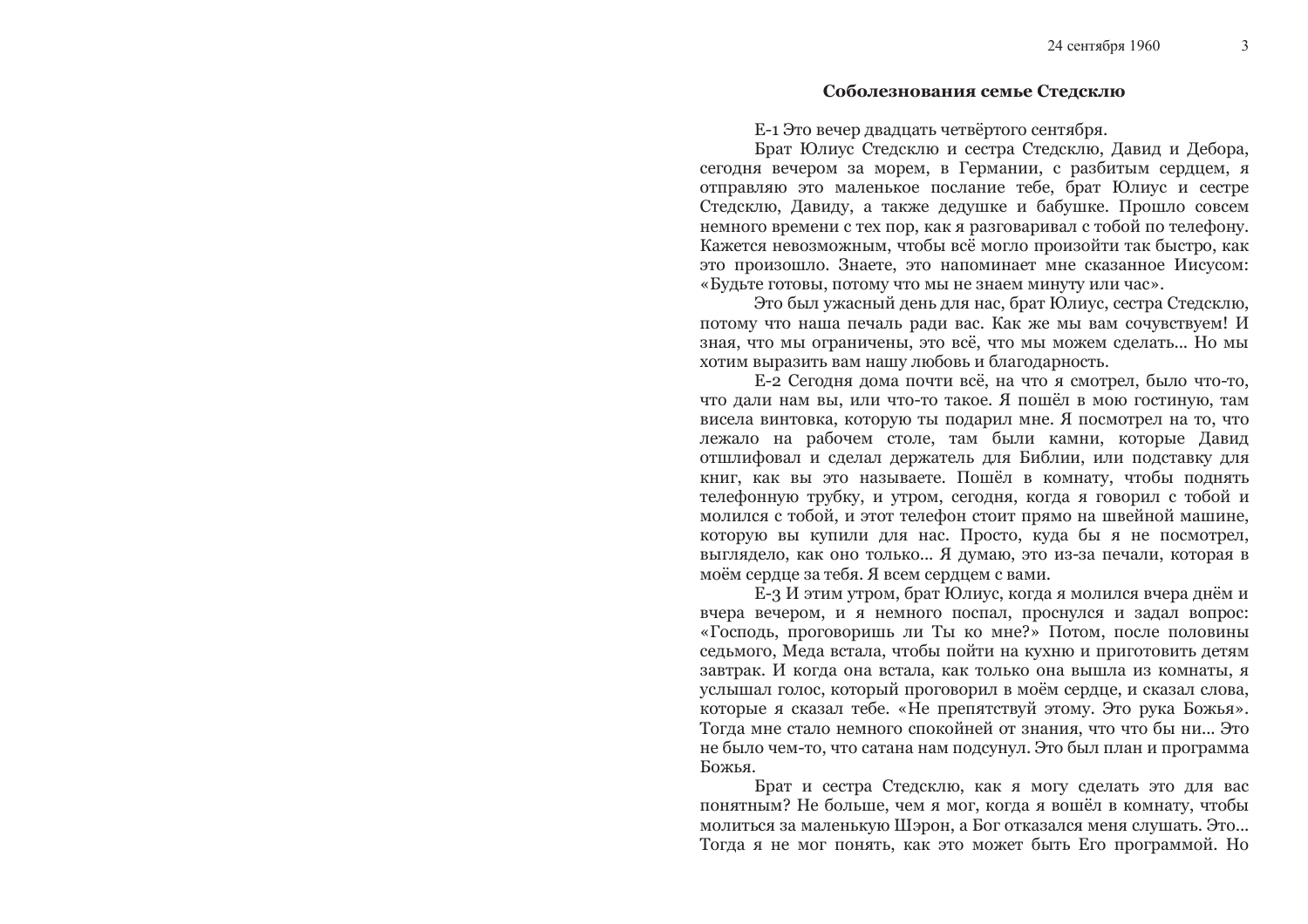посмотрите, что сделала эта маленькая история - привела тысячи людей ко Христу.

Е-4 Несколько недель назад я спускался со склона холма, когда однажды днём отправился в лес на охоту. И я сидел на склоне холма и думал о том времени, когда был маленьким мальчиком и охотился на белок. Я подумал: «Ну, с тех пор многое изменилось. Но посмотри на эту скорбь. Если бы тебе пришлось пройти через эти страдания снова, захотел бы ты пройти через них, если бы тебе пришлось начать свою жизнь заново?»

Я сказал: «Да, я бы прошёл».

Сначала я сказал: «Не думаю, что смог бы, потому что мне пришлось бы пройти через горе, увидев, как уходит моя первая жена Хоуп, и маленькая Шарон, и другие».

А потом Нечто проговорило: «Но посмотри на тысячи спасённых душ».

Я сказал: «Бог, да, я бы прошёл через это снова, всё, что угодно, ради Твоего Царства».

Е-5 Так вот, брат Стедсклю, ты знаешь, что в Писании сказано: «Всякий, приходящий к Богу, должен быть закалён и испытан», как это было с Иовом, когда у него были все эти неприятности и всё остальное. А Иов во всех своих страданиях, бедах и искушениях потерял всех своих детей, и всё своё... всё своё богатство, и всё остальное. Он сказал: «Господь дал, Господь забрал. Благословенно Имя Господа». Бог для него всё исправил.

Вы когда-нибудь думали, брат и сестра Стедсклю, что он сказал: «И Он восстановил ему его детей». После того, как Он восстановил верблюдов, овец и всё остальное. Он восстановил его детей. Вы когда-нибудь замечали, где они... думали о том, где были те дети? Они были во славе, ожидая его. Помните, что он приносил жертву, делал это за своих детей? «Может, они согрешили», говорил он.

Е-6 Когда сестра Стедсклю сказала мне сегодня утром, что ребёночек находился на таком этапе, когда он мог закрыть свои глаза руками и прославить Господа, тогда это... это было принесение жертвы. Христос принёс её, и вы научили этому ребёнка, когда он был ещё совсем маленьким. Сегодня вечером она ожилает вас во славе.

Брат Юлиус, у меня есть небольшая запись, которую я хотел бы послать тебе, и я хотел бы, чтобы ты знал, что мы сегодня думаем о том, что мы могли бы послать вам цветы или что-нибудь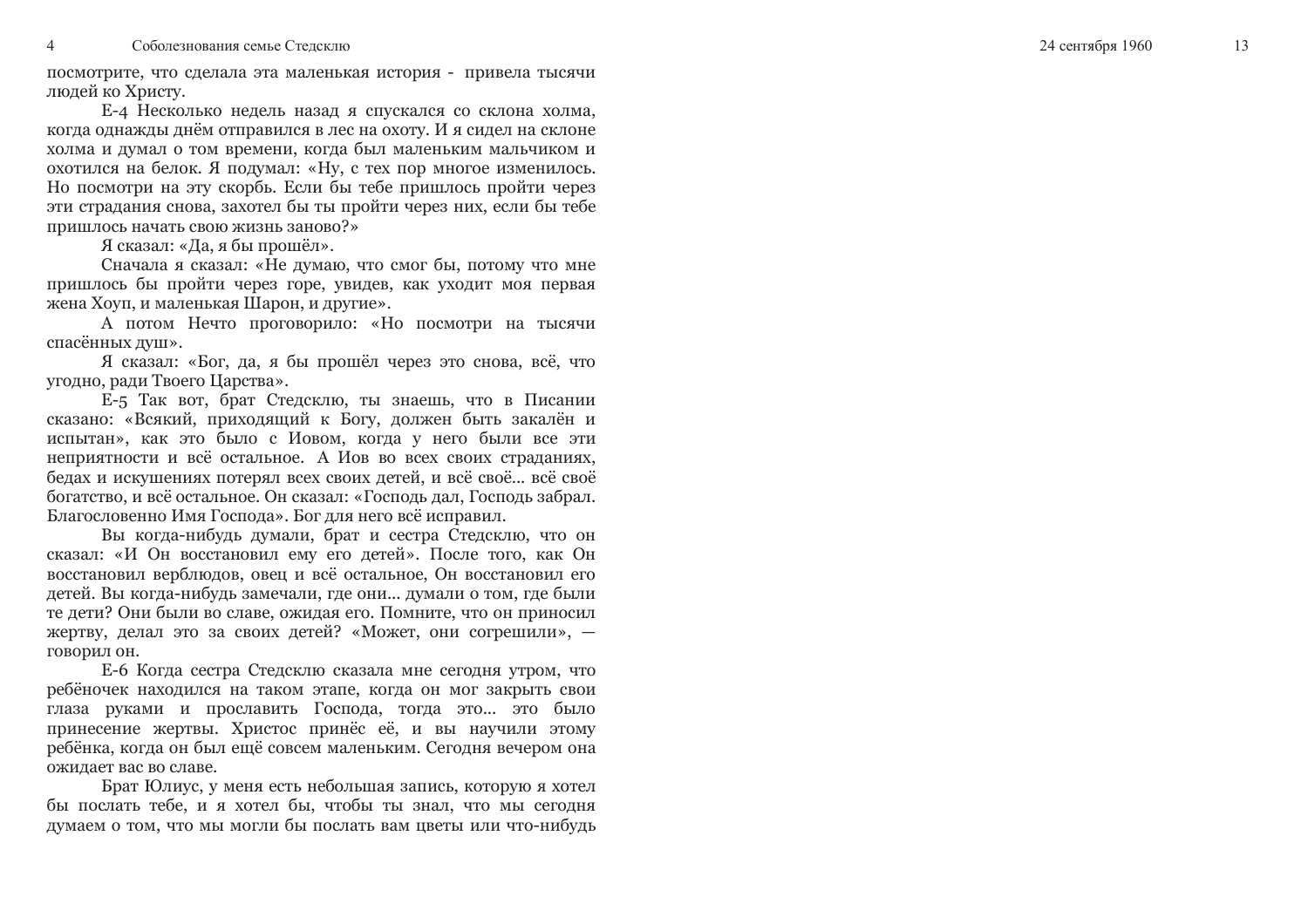12

Соболезнования семье Стедсклю (Condolences To Stadsklev Family)

Эту проповедь Брат Уилльям Маррион Бранхам произнес в Джефферсонвилле, Индиана, США 24 сентября 1960 года.

Перевод: Москва. 2022 год.

Все проповеди на русском языке:

www.Branham.ru

All sermons of Brother Branham in English:

en.Branham.ru

ещё, мы действительно не знаем, что делать. Что мы можем сделать, брат, просто дай нам знать.

Е-7 Я хотел бы сделать здесь признание о том, что произошло совсем недавно. Я всегда боялся смерти. Юлиус. Я всегда боялся умереть, потому что я не хотел стать духовным телом. Я думал, что я осознаю себя только как человеческое существо, и хотел оставаться таким. И я хотел жить, чтобы увидеть пришествие Господа Иисуса.

И вот, несколько недель назад, однажды утром после большого собрания я лежал в кровати и думал: «Ладно, моя жена спит, так что я просто изучу вопрос, смогу ли я... мне сейчас пятьдесят один год, смогу ли я дожить до пришествия Господа?»

И как раз в этот момент я услышал, как нечто сказало мне: «Только продолжай устремляться вперёд. Награда в конце пути. Продолжай устремляться вперёд».

Е-8 Так вот, брат Юлиус, я не хочу называть это переходом, хотя я верю, что так оно и было. Но я назову это видением. Что-то происходило. Так вот, я оставил своё тело там, где я был. И я пошёл в то место, похожее на небольшой холм. Там проходили десятки тысяч молодых женщин. Они все бежали ко мне, обнимали и кричали: «Мой драгоценный брат!»

Ну, я подумал: «Я не понимаю этого».

И нечто сказало мне: «Это совершенная любовь, о которой ты проповедуешь».

Е-9 Так вот, мы осознаём, и я знаю, что ни одно человеческое существо, мужчина и женщина, обнимая один другого, не могут не испытывать человеческих ощущений. Но, брат Юлиус, там было не так. Там совсем нет человеческих ощущений. Это не... Примерно как мать, обнимающая своего ребенка, или что-то в этом роде... Это было за пределами этого. Это было совершенно. Это было за пределами совершенства. Я не знаю, как это выразить.

Потом я услышал... мне показалось, что голос доносится с другой стороны. И я посмотрел, сюда идут десятки тысяч мужчин. Все женщины были молодые, и все мужчины были молодые. У женщин были длинные волосы, спускавшиеся до талии, они были одеты в белые платья и босиком. У молодых мужчин были как бы густые волосы, спускавшиеся до шеи.

И я подумал: «Что это всё значит?»

И именно тогда они подняли меня и поставили на большое, высокое место. А я спросил: «Я умер? Это так?»

И прямо тогда он сказал: «Это совершенная любовь. Чему ты учил».

 $\overline{5}$ 

24 сентября 1960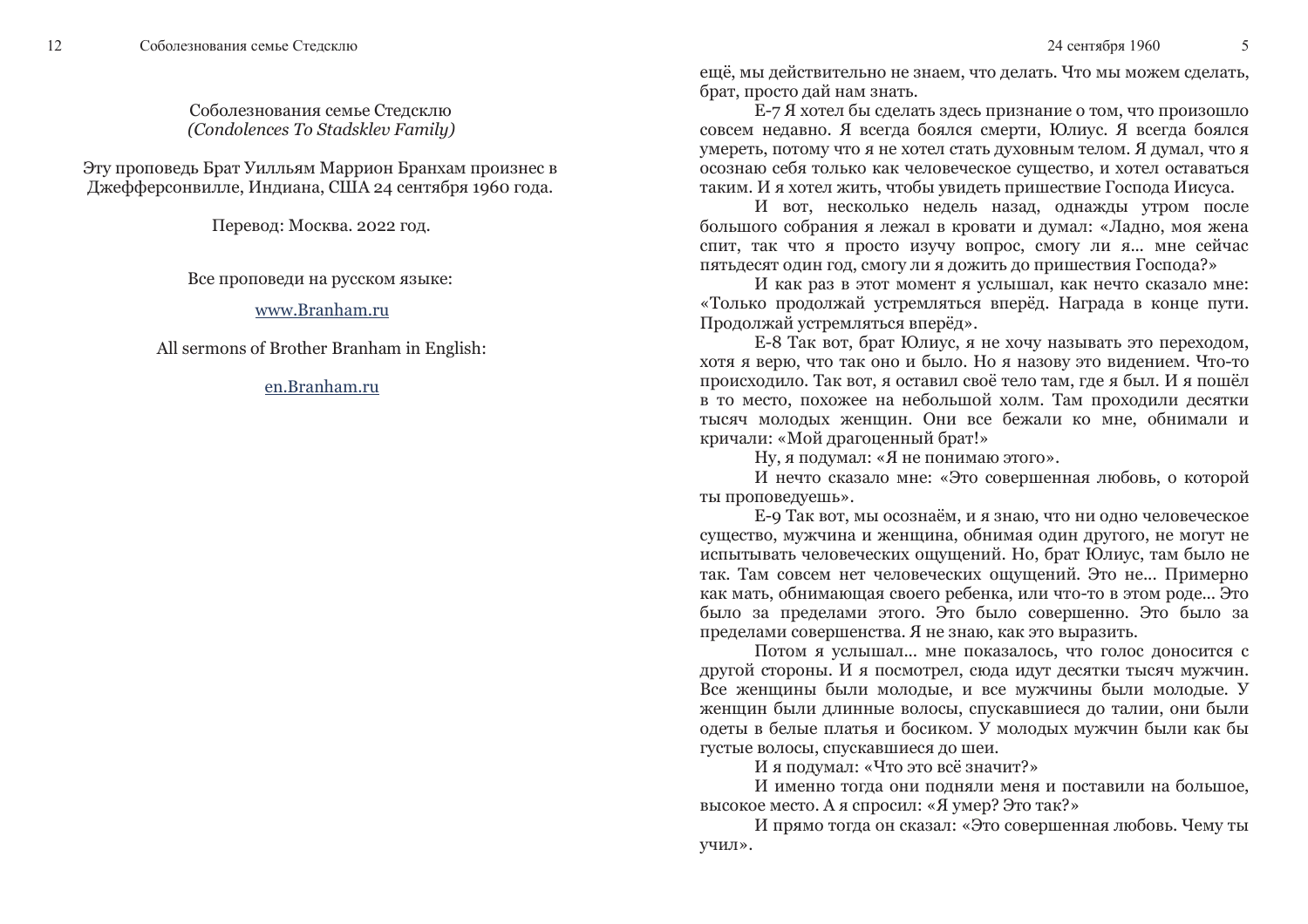И я спросил: «Почему вы меня так вознесли?»

А они ответили: «Потому что на земле ты был лидером».

Я сказал: «Хорошо, если я умер, я хочу увидеть Иисуса».

И они сказали: «Ты не можешь увидеть Его сейчас. Он немного выше. Но однажды Он придёт». И сказал: «Тогда, когда Он придёт, Он придёт к тебе, и... Ты будешь судим по Евангелию, которое ты проповедовал».

Я сказал: «Тогда хорошо... Придётся ли Святому Павлу быть судимым таким же образом и предстать перед своими людьми?»

Они сказали: «Да».

6

Я сказал: «Хорошо, я проповедовал то же самое, что и он».

И миллионы голосов прозвучали в то же самое время: «Мы знаем это!»

Е-10 Потом я посмотрел и подумал: «Что это значит?»

Именно тогда голос сказал: «Ты должен быть приложен к своему народу точно так же, как Иаков».

«Приложен к моему народу?» Я подумал: «Что это такое?» И я спросил: «Ты имеешь в виду, что я не могу видеть Иисуса в это время?»

Сказал: «Нет, не сейчас». Сказал: «Мы здесь в этом состоянии».

Так вот, у них были тела, потому что я мог чувствовать их объятия, и... и... и я... Они были настоящими людьми.

И я сказал: «Ну, это замечательно. И я этого боялся?» А потом... Я сказал: «Я... я не понимаю этого, но это замечательно!»

И именно тогда Он сказал... Там была молодая красивая женщина, которая пришла и обняла меня. Она сказала: «Мой дорогой брат».

Е-11 И я увидел подходившую ко мне мою первую жену, я подумал... Но, конечно же, она умерла, когда была совсем девчонкой, двадцати двух лет. Я подумал, что она выглядит естественно. И я сказал: «Может быть, она назовёт меня своим мужем, когда подойдёт сюда».

А когда пришло её время, чтобы подойти, для того, чтобы обнять меня, она назвала меня своим дорогим братом. Потом она обняла другую девушку и сказала: «Разве это не чудесно? Он с нами».

Ну, я... я не знал, что с этим делать. И как раз тогда ко мне подбежала эта молодая прекрасная девушка и обняла меня, ещё одна. Он сказал: «Это...»

Я спросил: «Это мой народ? Все они Бранхамы?»

был сказать это: «Я должен был ненадолго разбить ваше сердце, Юлиус, Глория, Давид, Дебора, дедушка, бабушка, и все ваши родственники. Я должен ненадолго разбить ваше сердце. Но вы любите этого ребёнка. Я никогда не отдавал её вам. Я просто одолжил её вам на время, чтобы принести в ваш дом немного ралости. Сейчас Я лолжен забрать её с Собой. Если Я оставлю её. сатана сделает из неё большое преткновение, и вы её потеряете. Я смогу сохранить её лучше, чем вы. Я просто вознесу её к Себе, пусть она останется здесь, пока вы не придёте туда, где вы больше не сможете её потерять».

Бог благословит тебя, брат Юлиус, и твою семью. В любое время, когда я могу быть вам полезен, сделать что-то для вас, если Господь откроет мне что-то большее, я, конечно, буду рад поделиться этим с вами напрямую. А теперь, я довольно скоро напишу вам письмо. И я подумал, что вы услышите эту ленту, и это может сделать вас... знаете, быть немного ближе к нам, и мы будем немного ближе друг к другу.

Е-22 Пусть Господь всегда обильно благословляет тебя, мой драгоценный брат, и утешит тебя сейчас в этот великий и тёмный час, который ты проходишь. И напиши мне, дай знать, как у тебя дела. А я буду молиться за тебя. Доколе я увижу тебя, пусть благодать нашего Господа Иисуса Христа пребудет с тобой.

Я собираюсь немного помолиться, прежде чем закончится эта маленькая лента.

Господь Иисус, даруй мир, удовлетворение и покой моим драгоценным друзьям, которым предназначена эта лента - семье Стедсклю и Питерсонам. Пусть они знают, что Ты позвал, и Ты лучше знаешь, что делать. Даруй это, Господь. Я вверяю их Тебе. Во Имя Твоего Сына, Иисуса Христа. Аминь.

11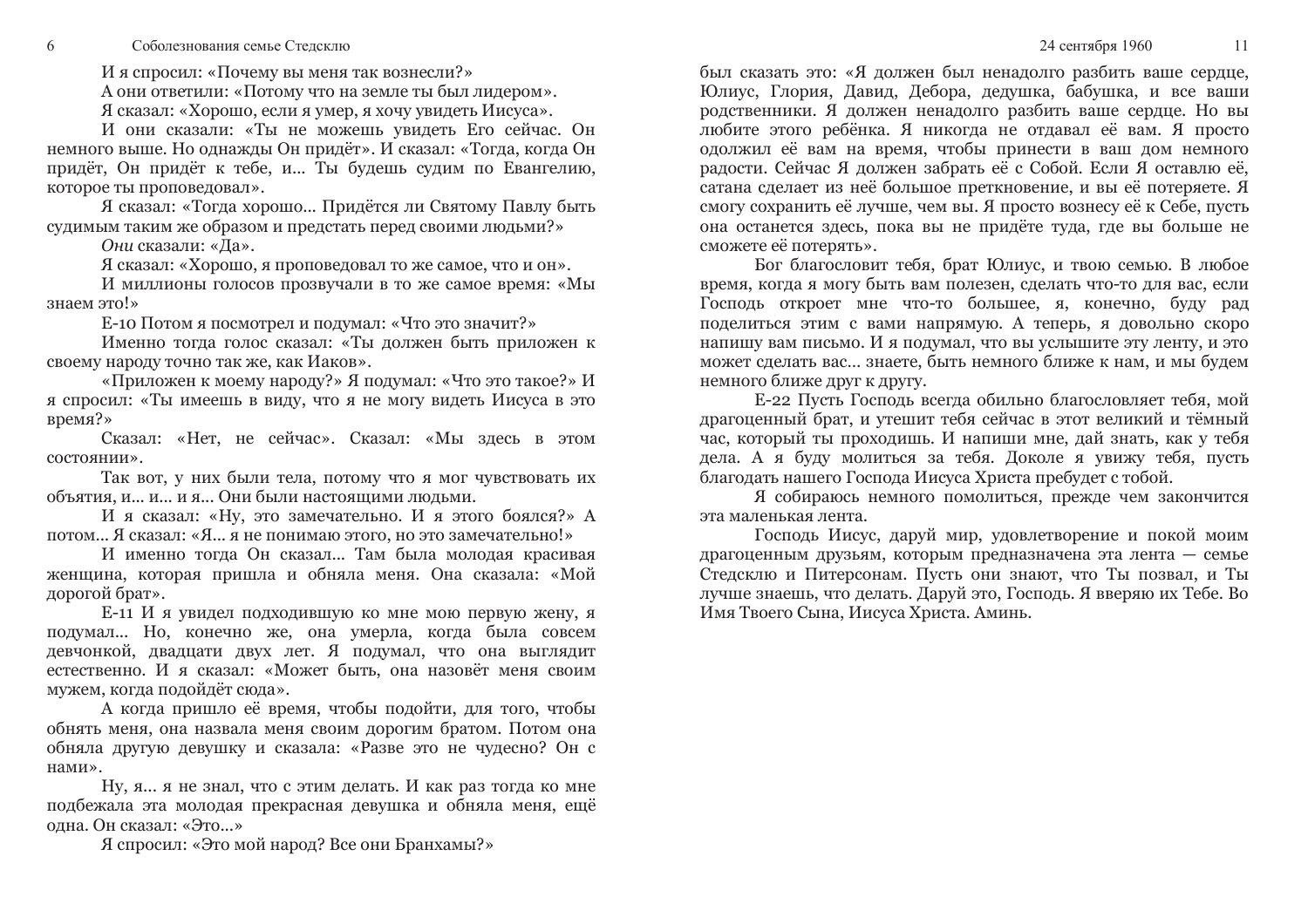Я ожидаю, наблюдая за пришествием того радостного дня, когда придёт Иисус.

Е-19 Так вот, да пребудут с вами обильные Божьи благословения. Что ж, сегодня утром это было довольно шокирующе. После того, как вы сказали мне вчера, сестра Стедсклю, по телефону о молитве за ребёнка, у меня было действительно необыкновенное странное чувство. Я пошёл и молился, вернулся и взял в руку Библию. Я сказал: «Господь, не мог бы ты для начала показать мне место Писания?»

Когда я открыл, у него... оно открылось на том форзаце, который находится в середине Библии, который говорит: «Смерть. Запись о смерти».

Затем я снова помолился. И я не помню точно, где было место Писания, но там было что-то о смерти кого-то ещё. Больше я его не открывал.

Я пошёл в леса, а позже узнал, что ребёнок был мёртв ещё до того, как ты позвонила. И затем сегодня утром, когда пришли те слова: «Не противостой этому. Это рука Господа...»

Знаете, много раз, когда меня вызывают по случаю, ну, я встану там, если это болезнь, и скажу: «Болезнь, я противостою тебе. Я заклинаю тебя, или противостою тебе во Имя Иисуса». Это как случай с маленьким мальчиком, который был воскрешён в Финляндии - и в других местах, вы знаете, я противлюсь этому, потому что тогда это Бог говорит мне сделать это. Тогда не моё слово противостоит этому, это Слово Господа.

Е-20 И затем, этим утром, когда я искал, и прошлой ночью искал Слово Господа для вас. Слово Господа пришло ко мне, говоря: «Не противостой этому, потому что это рука Господа», такая сладостная и добрая.

Так что, как я сказал тебе этим утром, сестра Стедсклю: «Спи, малышка. Отдохни. Бог позвал. Он знает, что лучше». И доверь себя воле Божьей. Смири свою руку... дух... смири себя под Его могучую руку.

Моё сердце обливается кровью за вас, когда я думаю о вас, находящихся вдали от дома, сегодня вечером, на другой стороне, далеко от дома, в чужой стране, среди чужих людей, где никого не знаешь. И ваша малышка, драгоценная дорогуша ушла. Но насколько же Бог знает, и знает, как позаботиться об этих ситуациях! Он хорошо знает, что делать! Он знает, что лучше.

Е-21 И, сестра Стедсклю, когда я думал о своей маленькой Шэрон, о том, какими бывают дети сегодня, возможно, Бог должен

Он сказал: «Нет. Это твои обращённые, трофеи твоего служения».

Их там были миллионы. И я сказал: «Трофеи моего служения?»

Сказал: «Да». Сказал: «Та женщина, та красивая женщина, которая только что обняла тебя, молодая красивая, ты знаешь, сколько ей было, когда ты привёл её ко Христу?»

Я сказал: «Не представляю».

Он сказал: «Ей было за девяносто. Теперь она больше никогда не будет старой. Она больше никогда не будет болеть или печалиться».

Е-12 И все они были там просто совершенные. И я подумал: «Вот это да, должно быть замечательно знать... что мы собрались в таком месте, спасены и находимся в таком теле». Я подумал: «Это... славная вешь».

Потом я подумал: «Ну, это... это выходит за пределы всего, о чём я мог подумать». Это было просто такое прекрасное место. Всё такое совершенное: совершенная любовь, совершенное здоровье, там никогда не могло быть греха. Там не может быть смерти. Там не может быть печали. Там ничего такого не могло быть. Там не было ни вчера, ни завтра, и там не было усталости. Всё просто совершенно. Я подумал: «Это чудесно!»

Е-13 И как раз тогда я оглянулся и, спускаясь с холма, я увидел моего пса, моего старого Фрица, он провожал меня в школу. Я охотился с ним по ночам, и... и он, знаете, ловил опоссумов и енотов, и прочих, и... и... и я продавал мех. И... и это приближался мой старый пёс. А затем, я посмотрел, и вот идёт мой старенький конь.

Как-то раз один служитель сказал мне не так давно, когда я ссылался на это: «Как вы думаете, животные будут на небесах?»

И я сказал: «Да, сэр».

Он спросил: «Где вы находите это в Писании?»

Я сказал: «Где кони, которые подняли Илию в небеса на колеснице? Где конь, на котором Иисус будет скакать по земле на белом коне в одеянии, обагрённом кровью? Когда же это будет, когда волк и ягнёнок будут вместе питаться, и лежать, а малое дитя будет вести их? Когда... когда всё это будет, когда бык и лев будут вместе есть солому, и вместе лежать? Когда всё это произойдёт?»

И потом, когда это... когда я закончил это говорить, тогда он убедился, что это была истина.